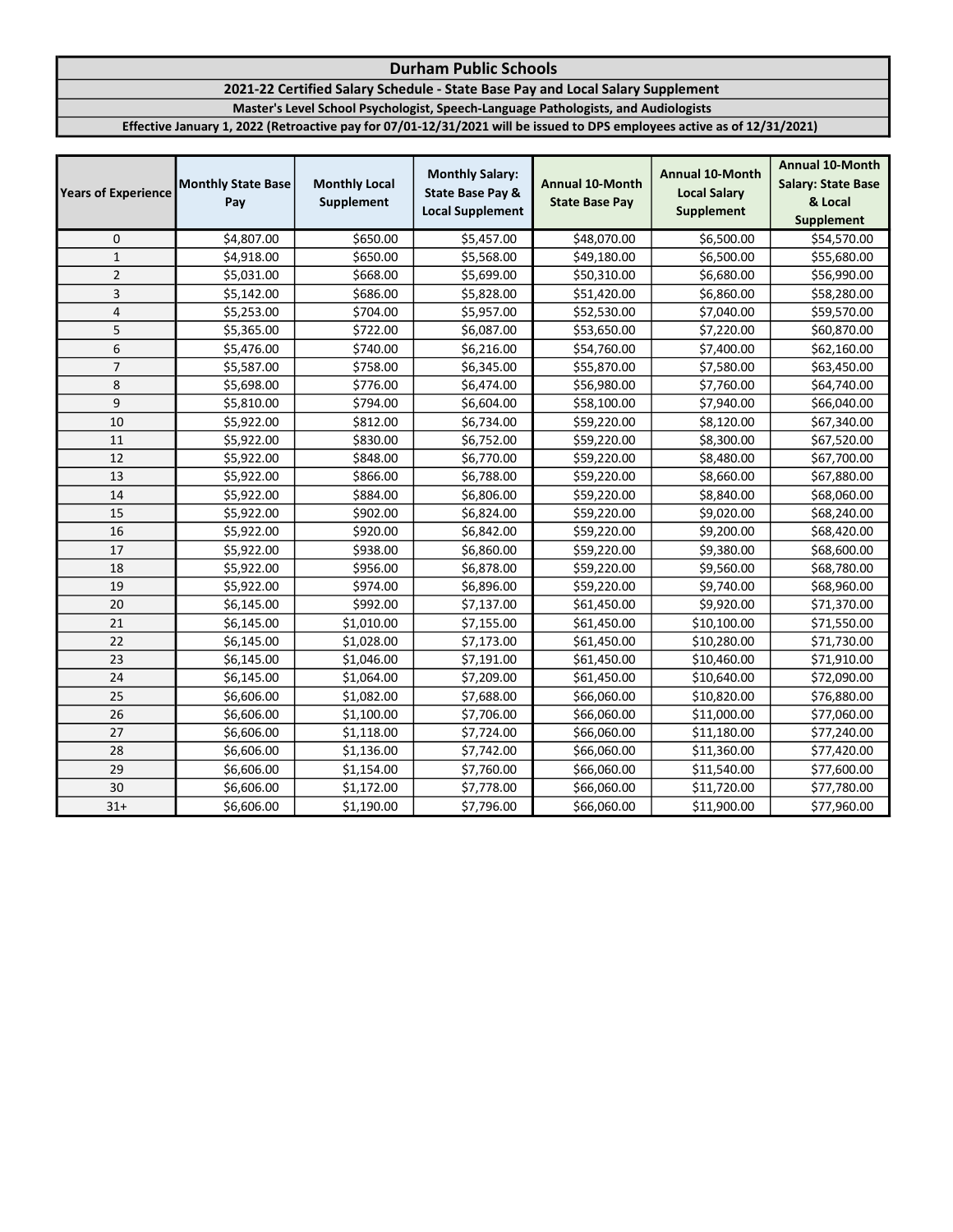## Durham Public Schools

2021-22 Certified Salary Schedule - State Base Pay and Local Salary Supplement

Advanced Degree Level School Psychologist, Speech-Language Pathologists, and Audiologists

Effective January 1, 2022 (Retroactive pay for 07/01-12/31/2021 will be issued to DPS employees active as of 12/31/2021)

| <b>Years of Experience</b> | <b>Monthly State Base</b><br>Pay | <b>Monthly Local</b><br>Supplement | <b>Monthly Salary:</b><br><b>State Base Pay &amp;</b><br><b>Local Supplement</b> | Annual 10-Month<br><b>State Base Pay</b> | <b>Annual 10-Month</b><br><b>Local Salary</b><br><b>Supplement</b> | <b>Annual 10-Month</b><br><b>Salary: State Base</b><br>& Local<br>Supplement |
|----------------------------|----------------------------------|------------------------------------|----------------------------------------------------------------------------------|------------------------------------------|--------------------------------------------------------------------|------------------------------------------------------------------------------|
| 0                          | \$4,933.00                       | \$660.00                           | \$5,593.00                                                                       | \$49,330.00                              | \$6,600.00                                                         | \$55,930.00                                                                  |
| $\mathbf{1}$               | \$5,044.00                       | \$660.00                           | \$5,704.00                                                                       | \$50,440.00                              | \$6,600.00                                                         | \$57,040.00                                                                  |
| $\overline{2}$             | \$5,157.00                       | \$678.50                           | \$5,835.50                                                                       | \$51,570.00                              | \$6,785.00                                                         | \$58,355.00                                                                  |
| $\overline{3}$             | \$5,268.00                       | \$697.00                           | \$5,965.00                                                                       | \$52,680.00                              | \$6,970.00                                                         | \$59,650.00                                                                  |
| 4                          | \$5,379.00                       | \$715.50                           | \$6,094.50                                                                       | \$53,790.00                              | \$7,155.00                                                         | \$60,945.00                                                                  |
| 5                          | \$5,491.00                       | \$734.00                           | \$6,225.00                                                                       | \$54,910.00                              | \$7,340.00                                                         | \$62,250.00                                                                  |
| 6                          | \$5,602.00                       | \$752.50                           | \$6,354.50                                                                       | \$56,020.00                              | \$7,525.00                                                         | \$63,545.00                                                                  |
| $\overline{\phantom{a}}$   | \$5,713.00                       | \$771.00                           | \$6,484.00                                                                       | \$57,130.00                              | \$7,710.00                                                         | \$64,840.00                                                                  |
| 8                          | \$5,824.00                       | \$789.50                           | \$6,613.50                                                                       | \$58,240.00                              | \$7,895.00                                                         | \$66,135.00                                                                  |
| 9                          | \$5,936.00                       | \$808.00                           | \$6,744.00                                                                       | \$59,360.00                              | \$8,080.00                                                         | \$67,440.00                                                                  |
| 10                         | \$6,048.00                       | \$826.50                           | \$6,874.50                                                                       | \$60,480.00                              | \$8,265.00                                                         | \$68,745.00                                                                  |
| 11                         | \$6,048.00                       | \$845.00                           | \$6,893.00                                                                       | \$60,480.00                              | \$8,450.00                                                         | \$68,930.00                                                                  |
| 12                         | \$6,048.00                       | \$863.50                           | \$6,911.50                                                                       | \$60,480.00                              | \$8,635.00                                                         | \$69,115.00                                                                  |
| 13                         | \$6,048.00                       | \$882.00                           | \$6,930.00                                                                       | \$60,480.00                              | \$8,820.00                                                         | \$69,300.00                                                                  |
| 14                         | \$6,048.00                       | \$900.50                           | \$6,948.50                                                                       | \$60,480.00                              | \$9,005.00                                                         | \$69,485.00                                                                  |
| 15                         | \$6,048.00                       | \$919.00                           | \$6,967.00                                                                       | \$60,480.00                              | \$9,190.00                                                         | \$69,670.00                                                                  |
| 16                         | \$6,048.00                       | \$937.50                           | \$6,985.50                                                                       | \$60,480.00                              | \$9,375.00                                                         | \$69,855.00                                                                  |
| 17                         | \$6,048.00                       | \$956.00                           | \$7,004.00                                                                       | \$60,480.00                              | \$9,560.00                                                         | \$70,040.00                                                                  |
| 18                         | \$6,048.00                       | \$974.50                           | \$7,022.50                                                                       | \$60,480.00                              | \$9,745.00                                                         | \$70,225.00                                                                  |
| 19                         | \$6,048.00                       | \$993.00                           | \$7,041.00                                                                       | \$60,480.00                              | \$9,930.00                                                         | \$70,410.00                                                                  |
| 20                         | \$6,271.00                       | \$1,011.50                         | \$7,282.50                                                                       | \$62,710.00                              | \$10,115.00                                                        | \$72,825.00                                                                  |
| 21                         | \$6,271.00                       | \$1,030.00                         | \$7,301.00                                                                       | \$62,710.00                              | \$10,300.00                                                        | \$73,010.00                                                                  |
| 22                         | \$6,271.00                       | \$1,048.50                         | \$7,319.50                                                                       | \$62,710.00                              | \$10,485.00                                                        | \$73,195.00                                                                  |
| 23                         | \$6,271.00                       | \$1,067.00                         | \$7,338.00                                                                       | \$62,710.00                              | \$10,670.00                                                        | \$73,380.00                                                                  |
| 24                         | \$6,271.00                       | \$1,085.50                         | \$7,356.50                                                                       | \$62,710.00                              | \$10,855.00                                                        | \$73,565.00                                                                  |
| 25                         | \$6,732.00                       | \$1,104.00                         | \$7,836.00                                                                       | \$67,320.00                              | \$11,040.00                                                        | \$78,360.00                                                                  |
| 26                         | \$6,732.00                       | \$1,122.50                         | \$7,854.50                                                                       | \$67,320.00                              | \$11,225.00                                                        | \$78,545.00                                                                  |
| 27                         | \$6,732.00                       | \$1,141.00                         | \$7,873.00                                                                       | \$67,320.00                              | \$11,410.00                                                        | \$78,730.00                                                                  |
| 28                         | \$6,732.00                       | \$1,159.50                         | \$7,891.50                                                                       | \$67,320.00                              | \$11,595.00                                                        | \$78,915.00                                                                  |
| 29                         | \$6,732.00                       | \$1,178.00                         | \$7,910.00                                                                       | \$67,320.00                              | \$11,780.00                                                        | \$79,100.00                                                                  |
| 30                         | \$6,732.00                       | \$1,196.50                         | \$7,928.50                                                                       | \$67,320.00                              | \$11,965.00                                                        | \$79,285.00                                                                  |
| 30                         | \$6,732.00                       | \$1,215.00                         | \$7,947.00                                                                       | \$67,320.00                              | \$12,150.00                                                        | \$79,470.00                                                                  |